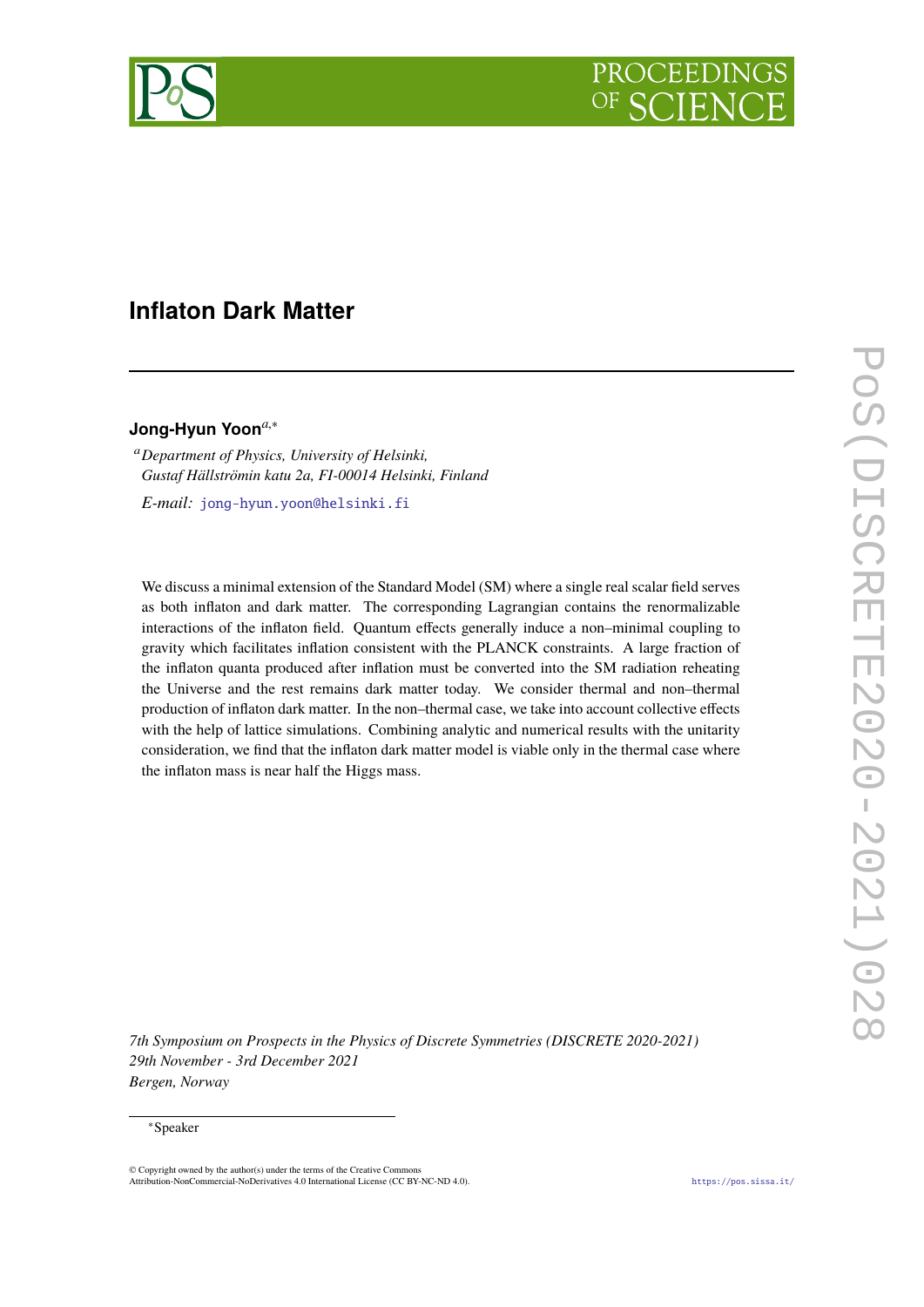# **1. Introduction**

Dark matter (DM) is one of the deepest mysteries in the history of physics, yet no convincing signatures of dark matter have been detected. Motivated by the inflationary Big Bang cosmology, one may consider an economical possibility that a single scalar field plays the role of both the inflaton field and dark matter [\[1\]](#page-5-0). Non–minimal couplings to gravity induced by the quantum effects [\[2\]](#page-5-1) may be used to fit the inflationary dynamics while the renormalizable interactions with the Higgs explain the reheating of the Universe. The simplest thermal DM model based on a non–minimal scalar coupling to curvature was studied in [\[3\]](#page-5-2). The non–thermal case often requires one to perform lattice simulations [\[4–](#page-5-3)[8\]](#page-5-4). Taking into account the unitarity of the system, we discuss the viability of the inflaton dark matter model and find the allowed parameter space [\[9\]](#page-5-5).

#### **2. Singlet–driven inflation**

Let us study general renormalizable interactions of the real singlet scalar inflaton field  $\phi$  and the Higgs field  $H$  [\[10,](#page-5-6) [11\]](#page-5-7)

$$
\mathcal{L}_J = \sqrt{-\hat{g}} \left( -\frac{1}{2} \Omega \hat{R} + \frac{1}{2} \partial_\mu \phi \partial^\mu \phi + (D_\mu H)^\dagger D^\mu H - V(\phi, H) \right) , \qquad (1)
$$

where  $\hat{g}^{\mu\nu}$  is the Jordan frame metric and  $\hat{R}$  is the corresponding scalar curvature. In the unitary gauge,

$$
H(x) = \frac{1}{\sqrt{2}} \begin{pmatrix} 0 \\ h(x) \end{pmatrix},
$$
 (2)

the  $Z_2$ –symmetric potential has been assumed to stabilize  $\phi$ 

$$
V(\phi, h) = \frac{1}{4}\lambda_h h^4 + \frac{1}{4}\lambda_{\phi h} h^2 \phi^2 + \frac{1}{4}\lambda_{\phi} \phi^4 + \frac{1}{2}m_h^2 h^2 + \frac{1}{2}m_{\phi}^2 \phi^2.
$$
 (3)

In Planck units ( $M_{\text{Pl}} = 1$ ), the function  $\Omega$  at the lowest order of non–minimal scalar–gravity couplings is given by

$$
\Omega = 1 + \xi_h h^2 + \xi_\phi \phi^2 \tag{4}
$$

The non–minimal coupling to gravity term can be eliminated by a conformal transformation  $g_{\mu\nu}$  =  $\Omega \hat{g}_{\mu\nu}$  from the Jordan frame to the Einstein Frame. The Einstein frame Lagrangian reads

$$
\mathcal{L} = \frac{3}{4} \left( \partial_{\mu} \ln(\xi_{h} h^{2} + \xi_{\phi} \phi^{2}) \right)^{2} + \frac{1}{2} \frac{1}{\xi_{h} h^{2} + \xi_{\phi} \phi^{2}} \left( (\partial_{\mu} h)^{2} + (\partial_{\mu} \phi)^{2} \right) - \frac{V}{(\xi_{h} h^{2} + \xi_{\phi} \phi^{2})^{2}} . \tag{5}
$$

Introducing the variables and normalizing them canonically

$$
\chi = \sqrt{\frac{3}{2}} \ln(\xi_h h^2 + \xi_\phi \phi^2) , \quad \tau = \frac{h}{\phi} , \quad \chi' = \chi \sqrt{1 + \frac{1}{6\xi_\phi}} , \quad \tau' = \frac{\tau}{\sqrt{\xi_\phi}} , \tag{6}
$$

one may obtain the potential of the new inflaton field  $\chi'$ 

$$
V_E = \frac{\lambda_{\phi}}{4\xi_{\phi}^2} \left( 1 + \exp\left( -\frac{2\gamma \chi'}{\sqrt{6}} \right) \right)^{-2}, \tag{7}
$$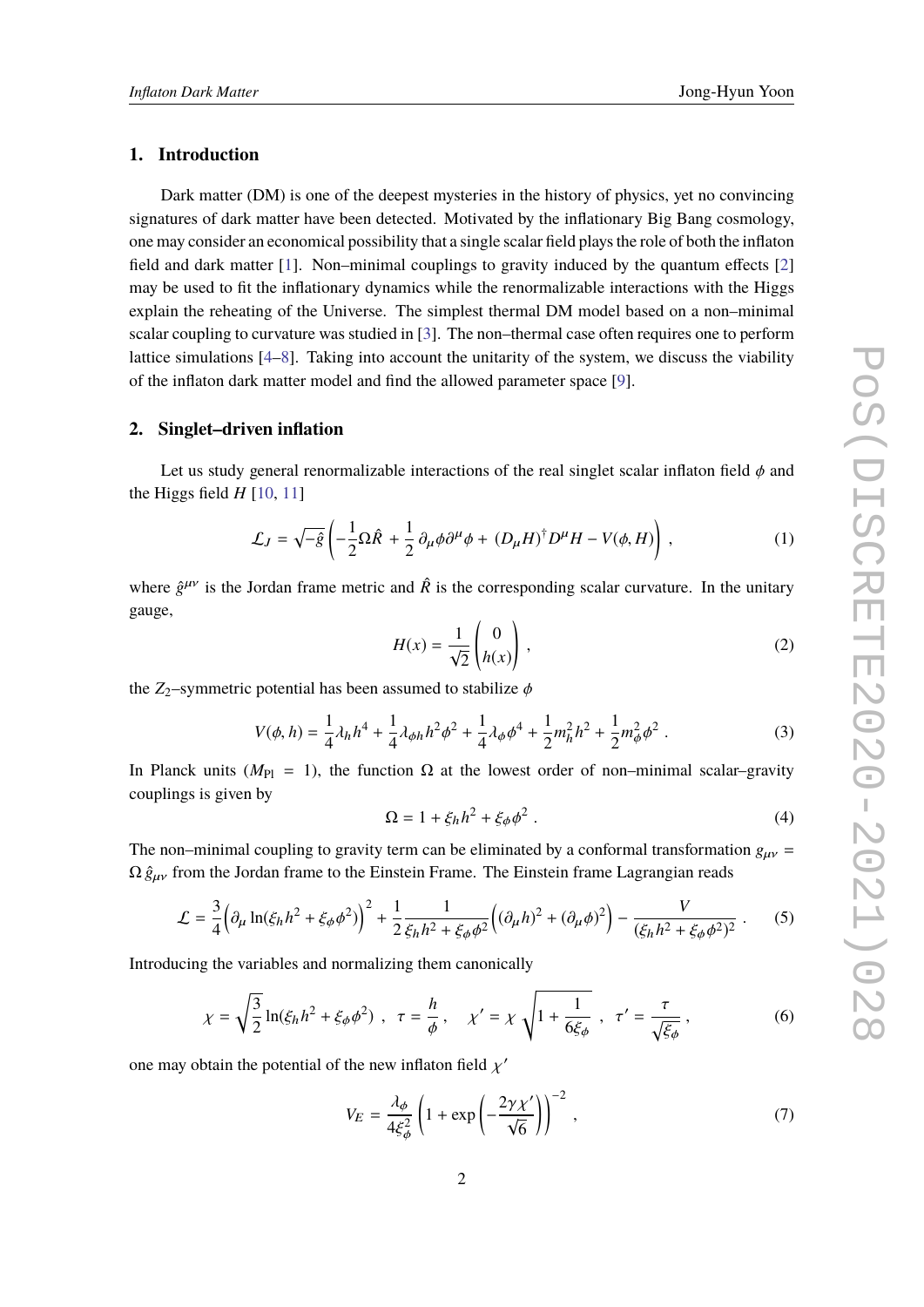where  $\gamma = \sqrt{\frac{6\xi_{\phi}}{6\xi_{\phi}+}}$  $\frac{6\xi_{\phi}}{6\xi_{\phi}+1}$ . The slow roll parameters are expressed in terms of the new inflaton field  $\chi'$ ,

$$
\epsilon = \frac{1}{2} \left( \frac{\partial V_E / \partial \chi'}{V_E} \right)^2 , \quad \eta = \frac{\partial^2 V_E / \partial \chi'^2}{V_E} . \tag{8}
$$

Since inflation ends when  $\epsilon \simeq 1$ , it determines  $\chi'_{\text{end}}$ . The number of *e*–folds is given by

$$
N = \int_{\text{in}}^{\text{end}} H \, dt = -\int_{\text{in}}^{\text{end}} \frac{V_E}{\partial V_E / \partial \chi'} \, d\chi' \,. \tag{9}
$$

That is, a fixed *N* determines the initial  $\chi'_{\text{in}}$ . The COBE constraint on inflationary perturbations requires  $V_{\text{in}}$  (see 0.027<sup>4</sup> et  $\chi'$ ). Therefore, are finde requires  $V_E / \epsilon \simeq 0.027^4$  at  $\chi'_{\rm in}$ . Therefore, one finds

<span id="page-2-0"></span>
$$
\frac{\lambda_{\phi}}{4\xi_{\phi}^2} = 4 \times 10^{-7} \frac{1}{\gamma^2 N^2} \ . \tag{10}
$$

The spectral index *n* and the tensor to scalar ratio *r* are

<span id="page-2-1"></span>
$$
n = 1 - 6\epsilon + 2\eta \simeq 1 - \frac{2}{N} - \frac{9}{2\gamma^2 N^2} , \quad r = 16\epsilon \simeq \frac{12}{\gamma^2 N^2} . \tag{11}
$$

Our set–up  $\gamma \sim 1$  fits well the PLANCK observation ( $n \sim 1$  and  $r \ll 1$ ) for  $N = 50$  to 60 [\[12\]](#page-5-8).

Since a non–minimal coupling term corresponds to a non–renormalizable dim–5 operator, the system is meaningful up to a cutoff scale,  $\Lambda \sim 1/\xi_{\phi}$ . That is, the inflationary scale  $(\lambda_{\phi}/4\xi_{\phi}^2)^{1/4}$ φ must be below the cutoff. Combined with [\(10\)](#page-2-0), this requires at the inflationary scale

<span id="page-2-4"></span>
$$
\lambda_{\phi}(H) < 4 \times 10^{-5} \tag{12}
$$

and  $\xi_{\phi}(H)$  < 300, where we have set  $\gamma \sim 1$  for large  $\xi_{\phi}$ .

Our generalized framework allows one to reproduce the Higgs inflation model, where  $\xi_h$  must be large such that the corresponding  $\gamma \sim 1$  [\[13\]](#page-5-9). However, low  $\xi$  is also possible in the present model and it may lead to small deviations in the inflationary prediction [\(11\)](#page-2-1). The cutoff scale  $\Lambda$  depends on the inflaton background value and therefore the Higgs inflation model survives the unitarity constraint during inflation [\[14\]](#page-5-10). At the end of inflation and the beginning of reheating, however, this background becomes less important, so the unitarity issue remains in the Higgs inflation model.

#### **3. Non–thermal inflaton dark matter and reheating**

Since the inflaton amplitude decreases such that  $\xi_{\phi} \phi^2$ ,  $\xi_{\phi}^2 \phi$  $2 < 1$  after inflation, one finds

$$
\chi \simeq \phi \ , \ V_E(\phi) \simeq \frac{1}{4} \lambda_\phi \, \phi^4 \ . \tag{13}
$$

φ

Therefore, the equation of motion (EOM) for the inflaton background field is

<span id="page-2-2"></span>
$$
\ddot{\phi} + 3H\dot{\phi} + \lambda_{\phi} \phi^3 = 0 \tag{14}
$$

After a few oscillations, the solution is approximated by a Jacobi cosine function,

<span id="page-2-3"></span>
$$
\phi(t) = \frac{\Phi_0}{a(t)} \text{ cn}\left(x, \frac{1}{\sqrt{2}}\right),\tag{15}
$$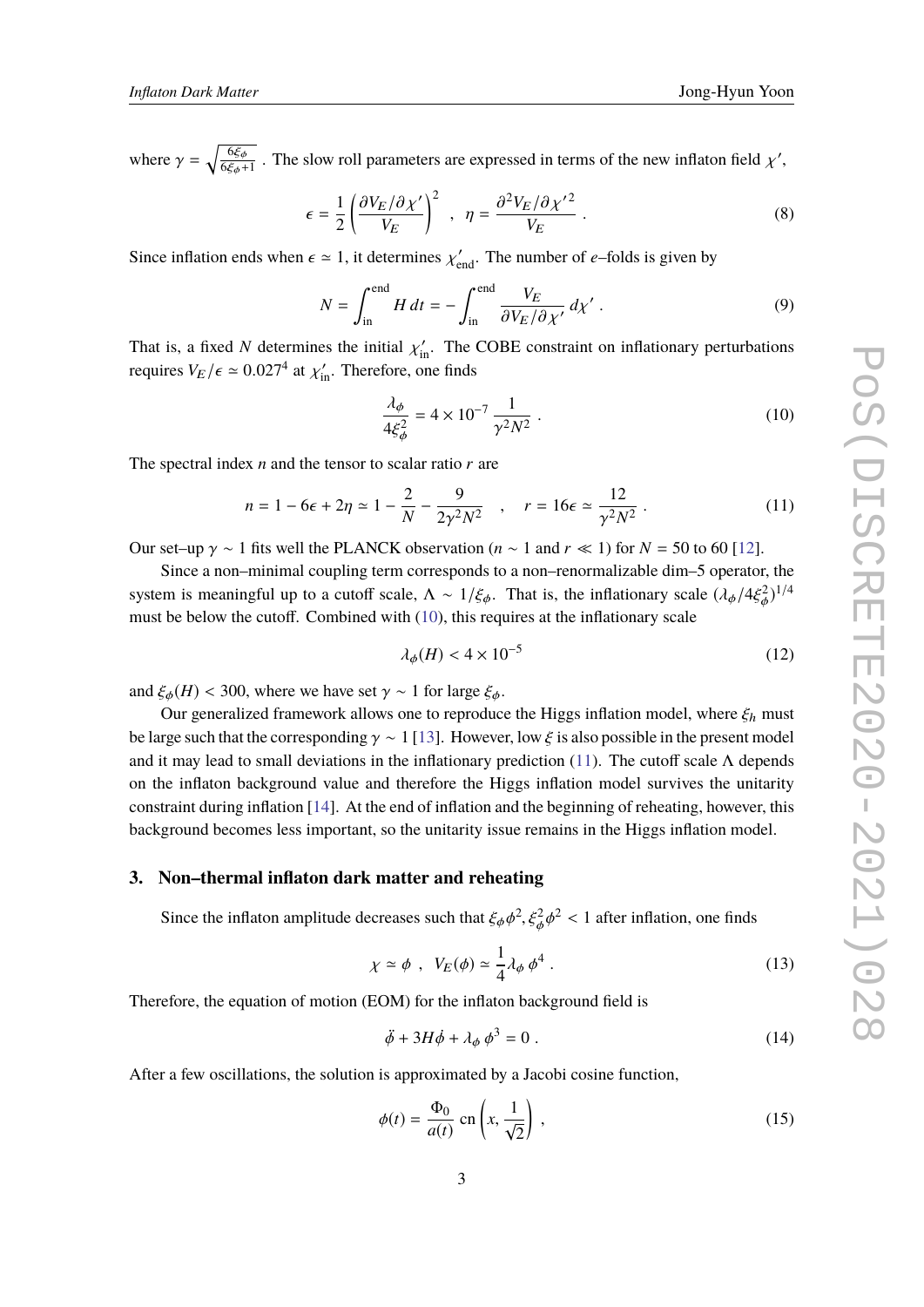<span id="page-3-0"></span>

**Figure 1:** *Left*: Instability bands of the Lamé equation with  $q = \lambda_{\phi h}/(2\lambda_{\phi})$ . The Floquet exponent is constant along the contours and the innermost corresponds to the strongest resonance. *Right*: Decay of the classical inflaton background  $\langle \varphi \rangle$  in the comoving frame ( $\varphi = a \phi$ ) due to rescattering of the inflaton quanta. The conformal time *z* is defined by  $dz = \sqrt{\lambda_{\phi}} \Phi_0 dt/a(t)$ ;  $\lambda_{\phi} = 10^{-13}$  and  $\Phi_0 = 1.7$  in Planck units. The amplitude is normalized to 1 at the initial point.

where  $\Phi_0$  is the initial amplitude of the inflaton background field and  $x = (48\lambda_\phi)^{1/4} \sqrt{\frac{(\text{m} \cdot \text{m})^2}{2}}$ *t* is the conformal time. The EOM for the Higgs in momentum space takes the form of the Lamé equation,

<span id="page-3-1"></span>
$$
X_k^{\prime\prime} + \left[\kappa^2 + \frac{\lambda_{\phi h}}{2\lambda_{\phi}} \operatorname{cn}^2\left(x, \frac{1}{\sqrt{2}}\right)\right] X_k = 0, \qquad (16)
$$

where  $X_k(t) \equiv a(t)h_k(t)$ ,  $\kappa^2 \equiv k^2/(\lambda_\phi \Phi_0^2)$ , and the prime denotes differentiation with respect to *x*.<br>The gastic  $s = k^2/(2k)$  determines the habovior of the solution. The momentum modes inside

The ratio  $q = \lambda_{\phi h}/(2\lambda_{\phi})$  determines the behavior of the solution. The momentum modes inside instable regions shown in Fig. [1](#page-3-0) have exponential increase in  $X_k$ . The exponential growth due to the parameteric band structure of the Lamé equation is called *parameteric resonance*. Namely, it leads to resonance particle production since the occupation number gets amplified accordingly

$$
n_k = \frac{\omega_k}{2} \left( \frac{|X'_k|^2}{\omega_k^2} + |X_k|^2 \right) - \frac{1}{2},\tag{17}
$$

where the prime represents the conformal time derivative  $a(d/dt)$  and  $\omega_k^2 = k^2 + \frac{\lambda_{\phi h}}{2} \Phi_0^2$  cn<sup>2</sup>  $\left(x, \frac{1}{\sqrt{2}}\right)$ .

However, the linear analysis above breaks down when the interaction term neglected in  $(14)$ becomes significant and thereby invalidates [\(15\)](#page-2-3) and [\(16\)](#page-3-1). Besides such a backreaction effect, the generated particle can also rescatter the inflaton background field. Even in the absence of interactions with other fields, self–interaction of the inflaton fragments the homogeneous background field by rescattering, as illustrated in Fig. [1.](#page-3-0) To take into account the non–linear and non–perturbative effects, one has to resort to lattice simulations. We have obtained the results with LATTICEEASY [\[15\]](#page-5-11).

Motivated by the simulation results presented in Fig. [2,](#page-4-0) we expect the Higgs field to attain the quasi–equilibrium with the SM fields, where the energy is distributed almost democratically among the SM relativistic degrees of freedom,

$$
\frac{\rho_{\phi}}{\rho_{\text{tot}}} \sim \frac{1}{\# \text{d.o.f.}}\tag{18}
$$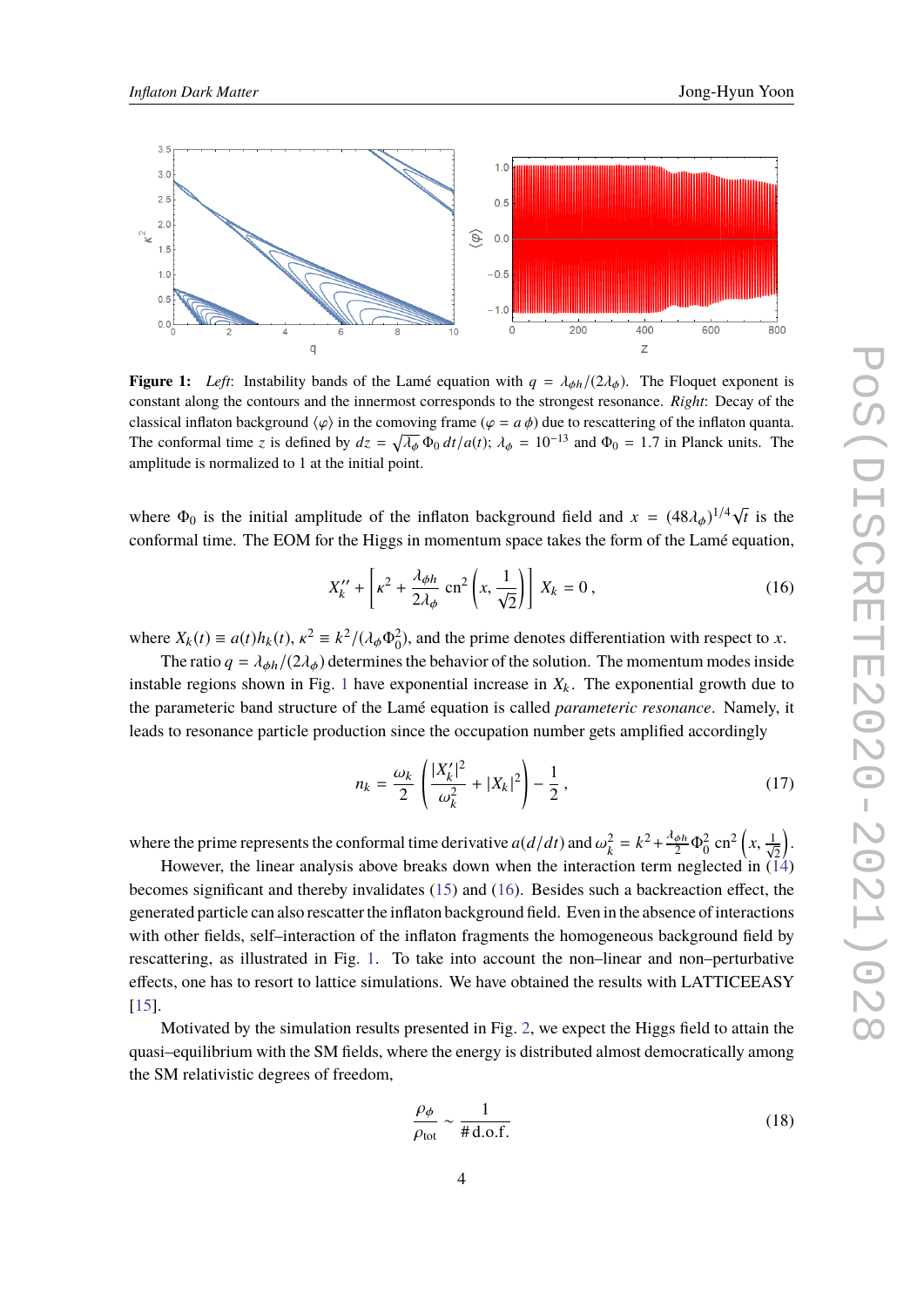<span id="page-4-0"></span>

**Figure 2:** The energy fraction of 4 Higgs d.o.f. and the inflaton as a function of the conformal time  $z$ ,  $dz = \sqrt{\lambda_{\phi}} \Phi_0 dt / a(t)$  and  $\Phi_0 = 1.7$  in Planck units.

When the preheating stage is over, the total number of the inflaton dark matter quanta remains approximately constant. This allows us to set the *lo*w*er* bound on the dark matter abundance *Y*, which is also invariant from this point. The relic abundance *Y* is defined by  $n_{\phi}/s_{\rm SM}$ , where  $n_{\phi}$  is the inflaton number density and  $s<sub>SM</sub>$  is the entropy density of the SM fields.  $s<sub>SM</sub>$  is close to the number density of the SM quanta  $n<sub>SM</sub>$ , up to a factor of a few. For 107 SM d.o.f. at high temperature, we find

$$
\frac{\rho_{\phi}}{\rho_{\text{tot}}} \sim \frac{n_{\phi}}{n_{\text{SM}}} \sim \frac{Y}{(n_{\text{SM}}/s_{\text{SM}})} \gtrsim \frac{1}{107},\tag{19}
$$

$$
\geqslant 10^{-3} \ . \tag{20}
$$

This number is far above the observed DM abundance  $Y_{\text{obs}} = 4.4 \times 10^{-10} \text{ GeV}/m_{\phi}$  for  $m_{\phi} \ge 10$ keV required by the structure formation constraints. Therefore, the resulting Universe is too dark.

*Y* \}

#### **4. Thermal inflaton dark matter**

If  $\lambda_{\phi h}$  is sufficiently large, the system may reach thermal equilibrium via processes like  $\phi h \to \phi h, \phi \phi \to hh$ , etc. Let us consider constraints away from the narrow resonance region  $m_{\phi} \simeq 62$  GeV for efficient DM annihilation  $\phi \phi \rightarrow SM$  combined with the XENON1T bound [\[16\]](#page-5-12). Then, one reads off

$$
\lambda_{\phi h} (1 \text{ TeV}) \gtrsim 0.25 \tag{21}
$$

This bound applies at the TeV scale. The renormalization group running generates the inflaton self–coupling at least of the size  $\lambda_{\phi h}^2/(8\pi^2)$  (ignoring a large *log*),

$$
\lambda_{\phi}(H) \gtrsim 10^{-3} \ . \tag{22}
$$

Clearly, the generated coupling  $\lambda_{\phi}$  is inconsistent with the unitarity bound [\(12\)](#page-2-4).

One may evade the above conclusion by assuming the Higgs resonance,

$$
m_{\phi} \simeq m_{h_0}/2 \,, \tag{23}
$$

where  $m_{h_0} = 125$  GeV is the physical Higgs mass. In this case, resonant DM annihilation  $\phi \phi \rightarrow$ *h* → SM is efficient even for small couplings  $\lambda_{\phi h} \ge 10^{-4}$  [\[16\]](#page-5-12). The correction to the inflaton self–coupling is insignificant and all of the constraints can be avoided. We note however that <sup>|</sup>*m*φ <sup>−</sup> *<sup>m</sup>*h/2<sup>|</sup> must be below a few GeV, which is not impossible yet rather unnatural.